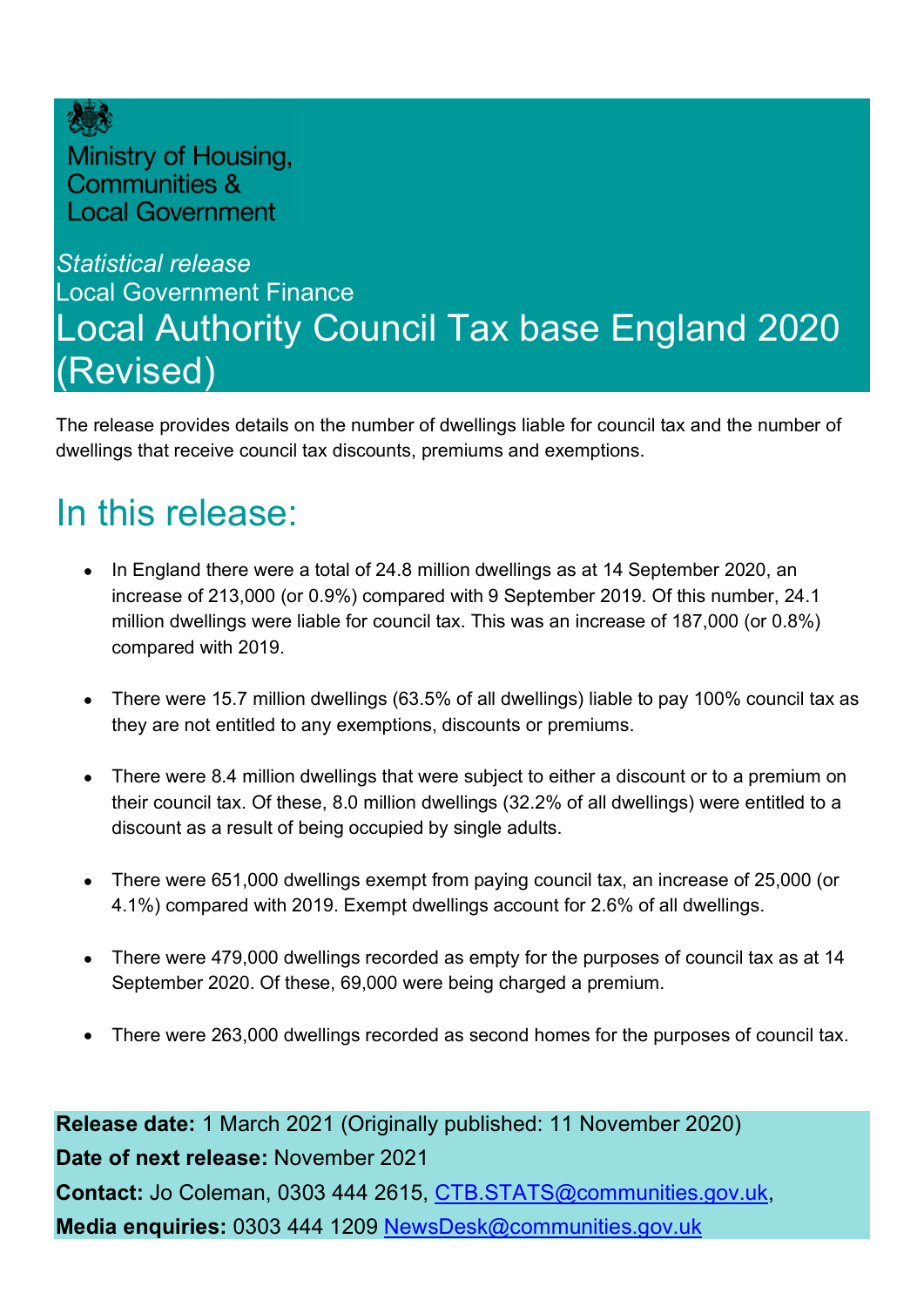# <span id="page-1-0"></span>Table of contents

## <span id="page-1-1"></span>Introduction

This release provides information relating to the stock of domestic dwellings in local authority areas in England. The total number of dwellings is based on the Valuation Office Agency (VOA) Valuation List snapshot as at 14 September 2020 (the snapshot is taken on the 2nd Monday of September each year). Further information relating to discounts, exemptions and premiums is then derived from this snapshot on 5 October 2020 (the 1st Monday of October) and provided on the Council Tax Base (CTB) form submitted by all 314 billing authorities in England. The release provides summary totals at an England level of the number of dwellings, the number of dwellings that are exempt from council tax, and the number liable for council tax. For dwellings liable for council tax, it also gives summary figures for the number receiving different types of council tax discounts and those paying a premium. Information at a local authority level is published in the associated tables.

The information contained in this release can be used to calculate a tax base for a local authority. A "tax base" is the number of Band D equivalent dwellings in a local authority area. To calculate the tax base for an area, the number of dwellings in each council tax band is adjusted to take account of any discounts, premiums or exemptions. The resulting figure for each band is then multiplied by its proportion relative to Band D (from 6/9 for Band A to 18/9 for Band H) and the total across all eight bands is calculated. The tax base is used to determine the level of council tax an authority charges each dwelling. This is shown in the local authority level data table available online.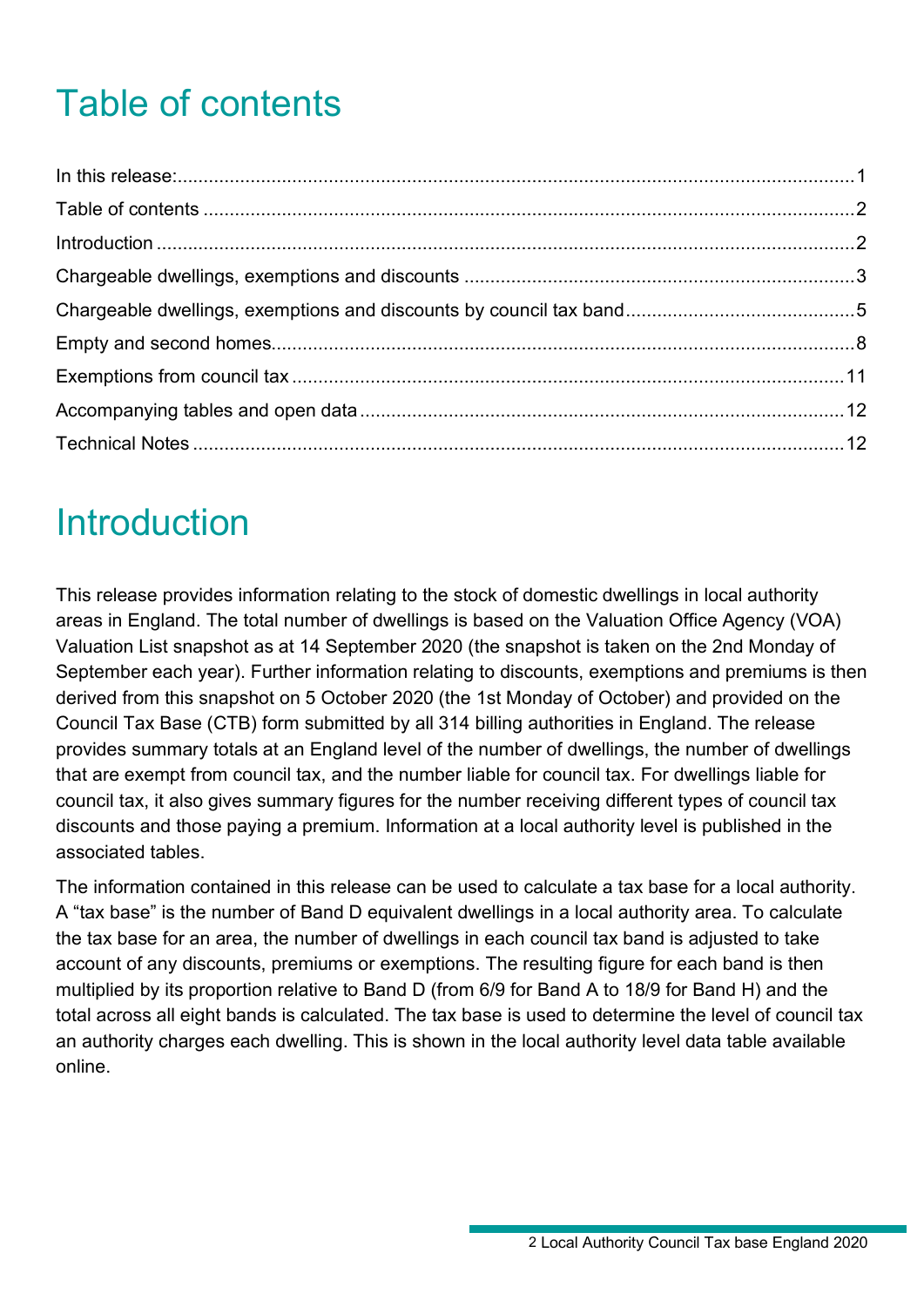### Changes to this release

#### **Empty and Second homes**

Since 1 April 2013, local authorities in England have had the choice to apply council tax discounts of between 0% and 100% for empty dwellings and between 0% and 50% for second homes. In addition, for empty dwellings, authorities are allowed to charge a premium on top of the normal council tax payable. Between 1 April 2013 and 31 March 2019, the premium was up to 50% for dwellings that have been empty for more than two years. From 1 April 2019, the premium could be up to 100%. From 1 April 2020, the premium could be up to 100% for dwellings that have been empty for between 2 and 5 years and up to 200% for dwellings that have been empty for more than five years. This year is the first year where we asked authorities to split their premium data between these two-year categories, so some caution should be taken when using the figures as some authorities have only reported figures in one category.

Authorities report that they are carrying out exercises to ensure they have identified all occupied properties appropriately – the result of these exercises can change the number of empty dwellings or second homes between years and this may be reflected in the data in this release.

### <span id="page-2-0"></span>Chargeable dwellings, exemptions and discounts

**Table 1** provides figures for the total number of dwellings in England in September each year from 2016 to 2020, those that are liable for council tax i.e. chargeable dwellings, those that are exempt from council tax, those that receive discount on their council tax and those that are required to pay a premium on their council tax.

- There were 24.8 million dwellings as at 14 September 2020, an increase of 213,000 (or 0.9%) compared with 9 September 2019. Of this number, 24.1 million dwellings were liable for council tax. This was an increase of 187,000 (or 0.8%) compared with September 2019.
- There were 15.7 million dwellings liable to pay 100% council tax as they are not subject to any exemptions, discounts or premiums. This represents 63.5% of all dwellings.
- There were 8.4 million dwellings that were subject to either a discount or to a premium on their council tax. Of these 8.0 million dwellings were entitled to a discount as a result of being occupied by single adults.
- There were 651,000 dwellings exempt from paying council tax, an increase of 25,000 (or 4.1%) compared with 2019. Exempt dwellings account for 2.6% of all dwellings.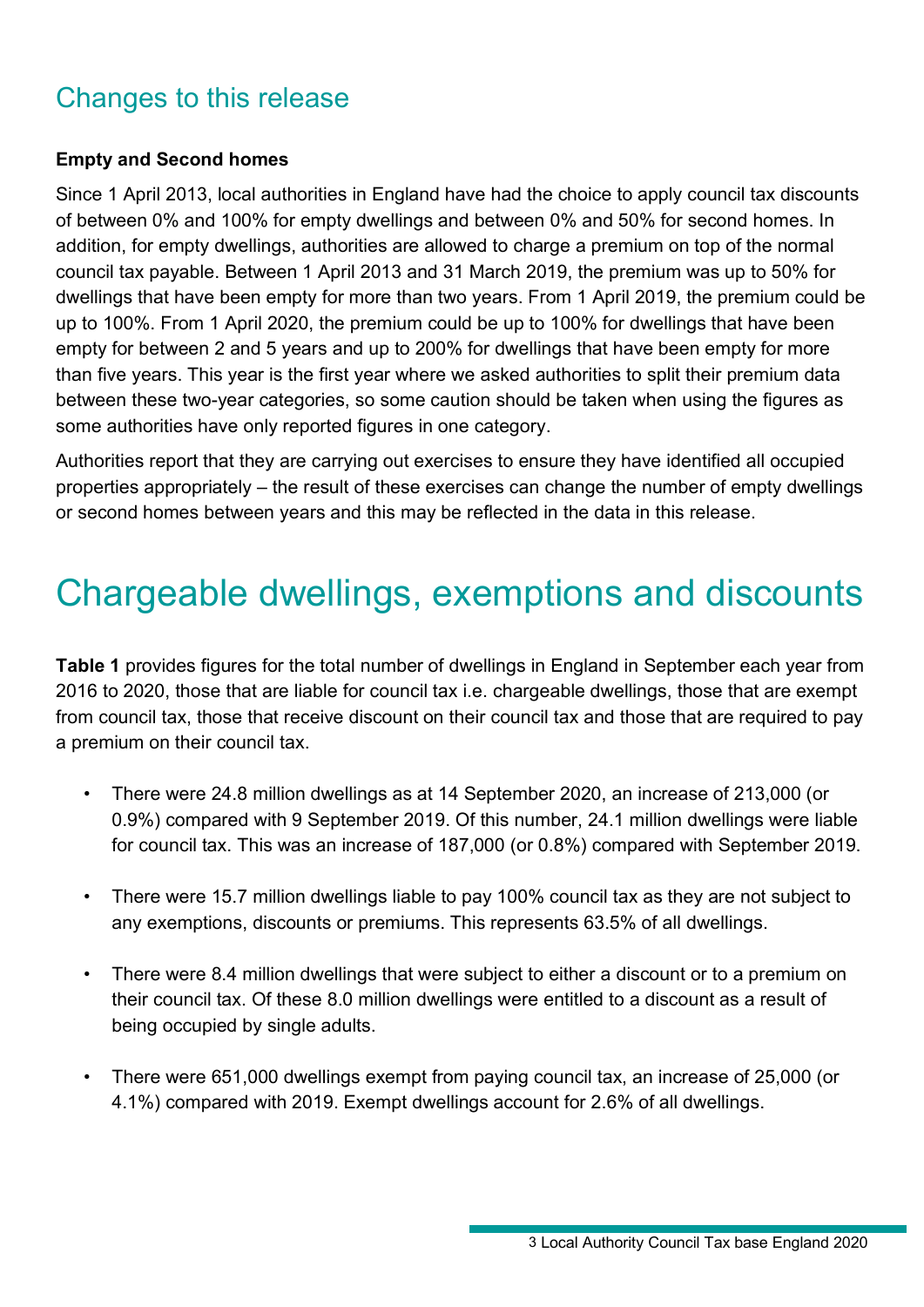#### **Table 1: Number of chargeable dwellings 2016-2020 (a)**

|                                                                 |       |               |        |                         | <b>Thous</b><br>ands    |
|-----------------------------------------------------------------|-------|---------------|--------|-------------------------|-------------------------|
|                                                                 | 2016  | 2017          | 2018   | 2019                    | 2020                    |
| Total number of dwellings on valuation lists<br>less:           |       | 23,863 24,076 | 24,298 | 24,549                  | 24,762                  |
| Number of dwellings exempt from council tax                     | 542   | 568           | 599    | 626 (R)                 | 651                     |
| Number of demolished dwellings                                  | 1     | 1             | 1      | 1 <sup>(R)</sup>        | 1                       |
| Number of dwellings on valuation list liable for<br>council tax |       | 23,320 23,506 | 23,698 | 23,922                  | 24,109                  |
| Of this                                                         |       |               |        |                         |                         |
| Number of dwellings subject to a discount or a<br>premium       | 8,075 | 8,090         | 8,154  | 8,254 (R)               | 8,391                   |
| of which:                                                       |       |               |        |                         |                         |
| - second homes                                                  | 22    | 19            | 15     | 13                      | 10                      |
| - empty homes subject to a discount                             | 93    | 79            | 72     | 64 $(R)$                | 53                      |
| - empty homes subject to a premium                              | 59    | 61            | 62     | 63 (R)                  | 69                      |
| - single person                                                 | 7,657 | 7,680         | 7,738  | 7,837(R)                | 7,982                   |
| - all residents disregarded for council tax purposes            | 34    | 34            | 35     | 36                      | 36                      |
| - all but one resident disregarded for council tax<br>purposes  | 209   | 217           | 232    | 242                     | 241                     |
| Number of dwellings not subject to a discount or a<br>premium   |       | 15,245 15,417 | 15,545 | $15,668$ <sup>(R)</sup> | 15,718                  |
| of which:                                                       |       |               |        |                         |                         |
| - empty homes                                                   | 290   | 314           | 338    | 356                     | $357^{(R)}$             |
| - second homes                                                  | 225   | 230           | 237    | $240^{(R)}$             | 253                     |
| - others                                                        |       | 14,730 14,873 | 14,970 | $15.072$ <sup>(R)</sup> | $15,108$ <sup>(R)</sup> |

(a) Data taken as at the second Monday in September.

(R) Revisions to 2019 data made in November 2020.

(R) Revisions to 2020 data made in February 2021.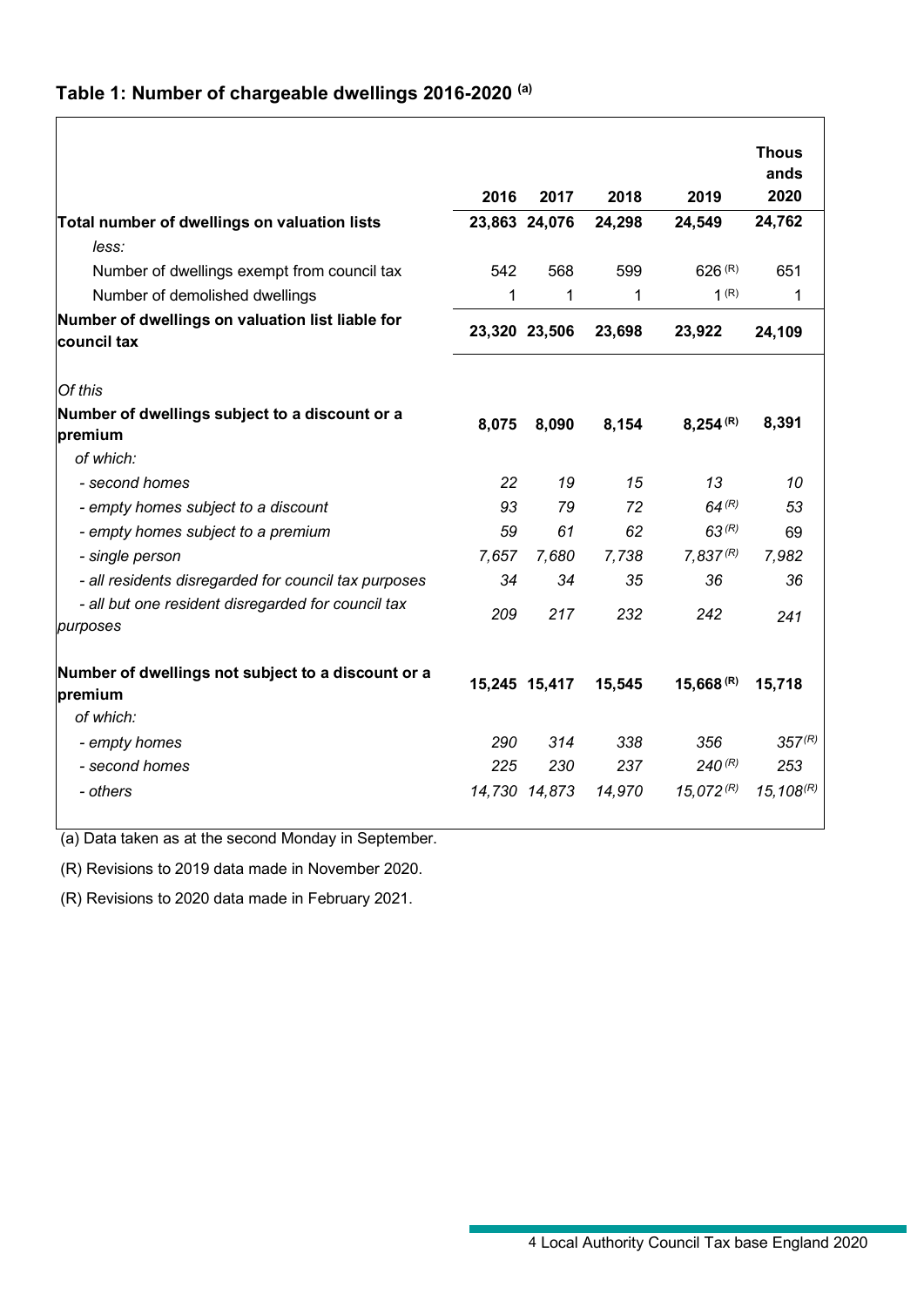



# <span id="page-4-0"></span>Chargeable dwellings, exemptions and discounts by council tax band

**Table 2** provides figures of the number of dwellings in England by council tax valuation band as at 14 September 2020. It shows those that are liable for council tax i.e. chargeable dwellings, those that are exempt from council tax, those that receive a discount on their council tax and those that are required to pay a premium on their council tax. If the occupiers of a dwelling are granted disabled relief for council tax purposes, this reduces the council tax band of the dwelling by one band i.e. if the dwelling would normally be a Band D dwelling, after disabled relief the council tax band would be Band C. However, if the dwelling is in Band A, normally the lowest council tax band available, after disabled relief the band is said to be in council tax Band A-.

- Over half of dwellings subject to a discount or premium are in Bands A and B.
- Just under two thirds of all dwellings are in Bands A to C and only 9.2% are in the top three bands F to H.
- Of the 8.0 million dwellings entitled to a single person discount as at 14 September 2020, over a third were in Band A dwellings.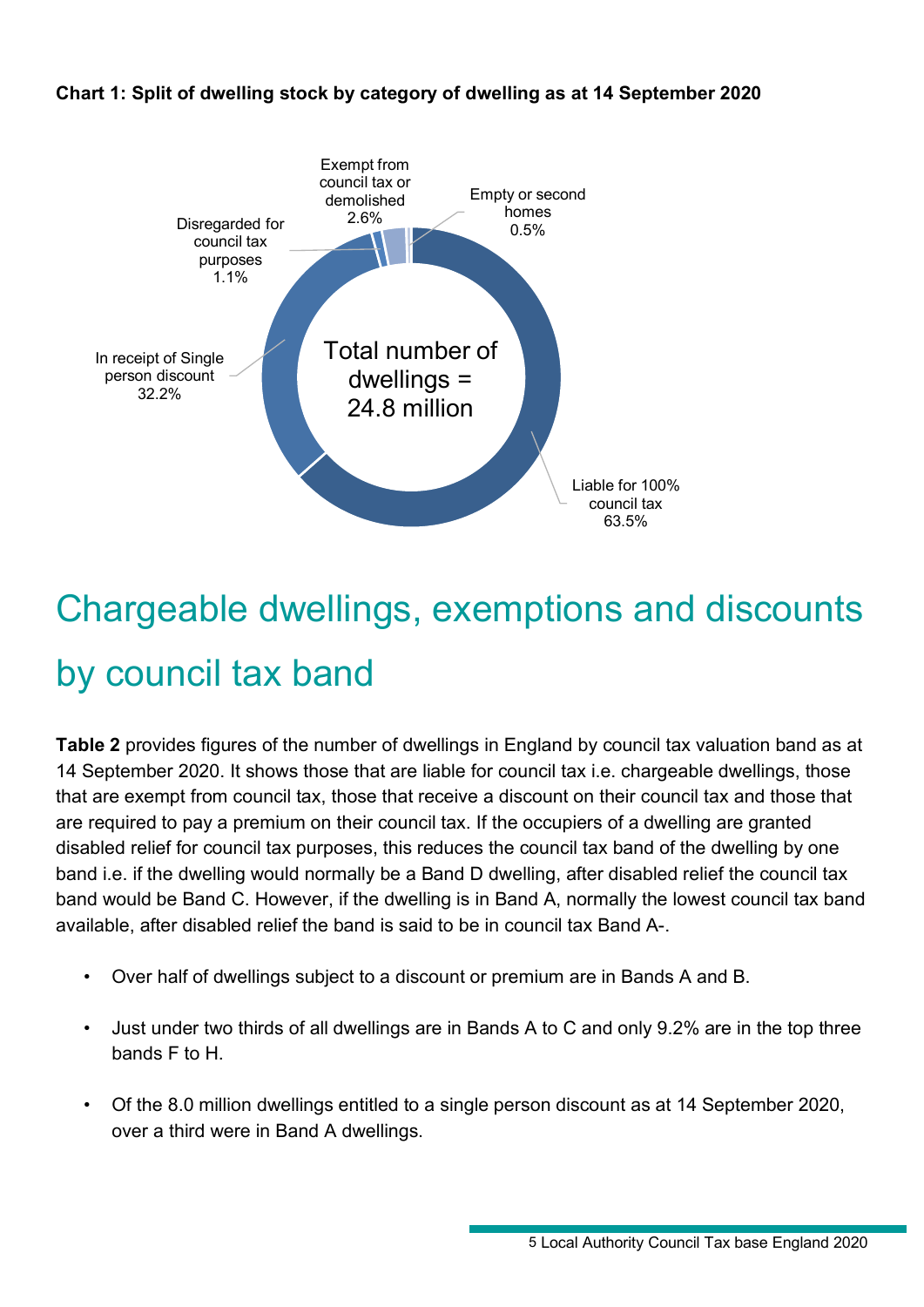#### **Table 2: Dwellings, exemptions and discounts by valuation band as at 14 September 2020**

|                                                                                            |                       |                  |                  |                  |                  |                  |                  |                  |                  | Thou-<br>sands |     |
|--------------------------------------------------------------------------------------------|-----------------------|------------------|------------------|------------------|------------------|------------------|------------------|------------------|------------------|----------------|-----|
|                                                                                            | <b>Band A-</b><br>(b) | <b>Band</b><br>A | <b>Band</b><br>B | <b>Band</b><br>C | <b>Band</b><br>D | <b>Band</b><br>Е | <b>Band</b><br>F | <b>Band</b><br>G | <b>Band</b><br>Н | <b>TOTAL</b>   |     |
|                                                                                            |                       |                  |                  |                  |                  |                  |                  |                  |                  |                |     |
| Number of dwellings on valuation lists<br>less:                                            |                       | 5,980            | 4,848            | 5,412            | 3,847            | 2,391            | 1,266            | 871              | 147              | 24,762         |     |
| Number of dwellings exempt from council tax                                                |                       | 236              | 133              | 122              | 80               | 43               | 20               | 13               | 4                | 651            |     |
| Number of demolished dwellings (a)                                                         |                       | 1                | $\mathbf{0}$     | $\mathbf{0}$     | $\mathbf{0}$     | $\Omega$         | $\mathbf{0}$     | 0                | 0                |                |     |
| Number of dwellings on valuation list liable for council tax                               | $\blacksquare$        | 5,743            | 4,715            | 5,290            | 3,767            | 2,348            | 1,246            | 857              | 143              | 24,109         |     |
|                                                                                            |                       |                  |                  |                  |                  |                  |                  |                  |                  |                |     |
| Number of dwellings moved down one band as a result of disa-<br>bled relief <sup>(b)</sup> | 15                    | 19               | 27               | 24               | 18               | 11               | 9                | $\sqrt{5}$       |                  | 127            |     |
| Number of dwellings liable to council tax adjusted for disa-<br>bled relief (c)            | 15                    | 5,748            | 4,722            | 5,287            | 3,762            | 2,340            | 1,244            | 853              | 138              | 24,109         |     |
| Of which                                                                                   |                       |                  |                  |                  |                  |                  |                  |                  |                  |                |     |
| Number of dwellings subject to a discount or a premium                                     | 5                     | 2,902            | 1,903            | 1,717            | 981              | 502              | 227              | 136              | 17               | 8,391          |     |
| of which                                                                                   |                       |                  |                  |                  |                  |                  |                  |                  |                  |                |     |
| - second homes (d)                                                                         |                       | 5                | $\mathcal I$     | 1                | $\mathcal I$     | 1                | 0                | 0                | 0                | 10             |     |
| - empty homes subject to a discount (e)                                                    |                       | 19               | 12               | 9                | 6                | 3                | 2                | $\mathcal I$     | 0                | 53             |     |
| - empty homes subject to a premium $(1)$                                                   |                       | 32               | 13               | 10               | $\overline{7}$   | 4                | $\overline{c}$   | $\overline{c}$   | $\mathcal I$     | 69             |     |
| - single person                                                                            | 4                     | 2,789            | 1,822            | 1.634            | 924              | 468              | 207              | 120              | 14               | 7,982          |     |
| - all residents disregarded for council tax purposes                                       | 0                     | 5                | 4                | 5                | 4                | 4                | 5                | $\overline{7}$   | $\overline{c}$   | 36             |     |
| - all but one resident disregarded for council tax purposes                                | 1                     | 53               | 51               | 58               | 39               | 22               | 11               | 6                | $\mathbf{1}$     | 241            |     |
| Number of dwellings not subject to a discount or a pre-<br>mium                            | 10                    | 2,845            | 2,819            | 3,569            | 2,781            | 1,838            | 1,017            | 717              | 121              | 15,718         |     |
| of which                                                                                   |                       |                  |                  |                  |                  |                  |                  |                  |                  |                |     |
| - empty homes                                                                              |                       | 131              | 72               | 67               | 42               | 23               | 12               | 9                | $\overline{c}$   | 357            | (R) |
| - second homes                                                                             |                       | 54               | 42               | 49               | 40               | 28               | 17               | 16               | 6                | 253            |     |
| - others                                                                                   | 10                    | 2,660            | 2,704            | 3,453            | 2,699            | 1,787            | 989              | 693              | 113              | 15,108         | (R) |

*Footnotes on following page*

6 Local Authority Council Tax base England 2020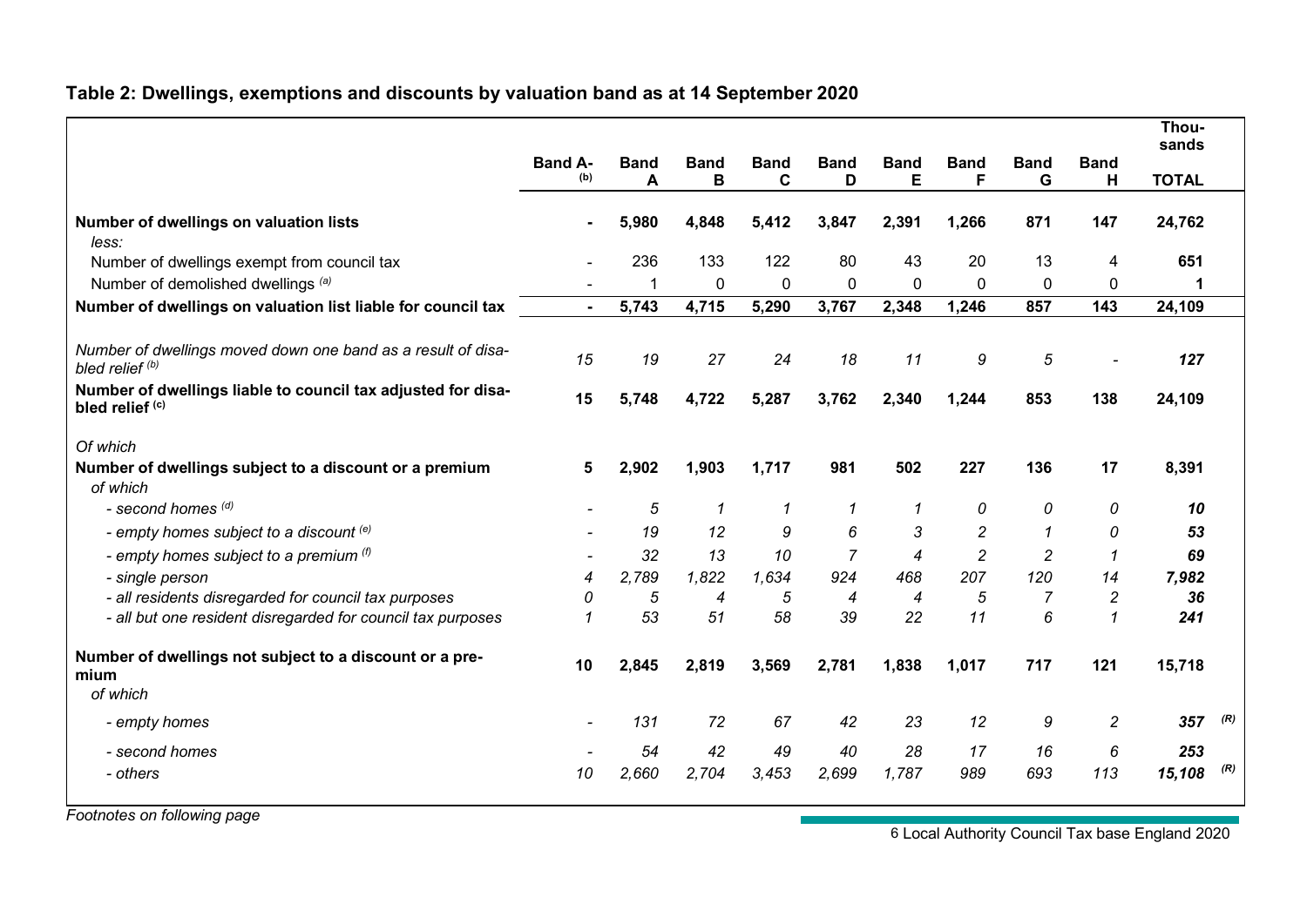#### **Footnotes to Table 2**

(a) Figures in Band B to H are below 500 and are therefore presented as 0.

(b) Dwellings subject to disabled relief are charged council tax at the rate of one band lower than that on the valuation list. Council tax for a Band A- dwelling is charged at 5/9 of the council tax of a Band D dwelling.

(c) Calculated by subtracting the number of dwellings moved down from this band as a result of disabled relief from the number of dwellings on the valuation list liable to council tax and adding the number of dwellings moved into this band as a result of disabled relief.

(d) At local authority discretion, second homes can be subject to a discount of between 0% and 50%. If an authority sets a discount of 0% then this is classified in the table as 'not subject to a discount'. All other rates are classified as 'subject to a discount'.

(e) Empty homes are those dwellings which are unoccupied and substantially unfurnished and, at local authority discretion, can be subject to a discount of between 0% and 100%. If an authority sets a discount of 0% then this is classified in the table as 'not subject to a discount'. All other rates are classified as 'subject to a discount' (f) Empty homes are those dwellings which are unoccupied and substantially unfurnished and, if they have been empty for more than two years, may be charged a premium. From 1 April 2013 to 31 March 2019, the premium was up to 50%. From 1 April 2019, the premium increased to up to 100%. Since 1 April 2020, the premium could be up to 100% for dwellings that have been empty for 2-5 years and up to 200% for properties that have been empty for more than five years.

(R) Revisions to 2020 data made in February 2021.

#### **Chart 2: Split of dwelling stock by council tax band as at 14 September 2020**

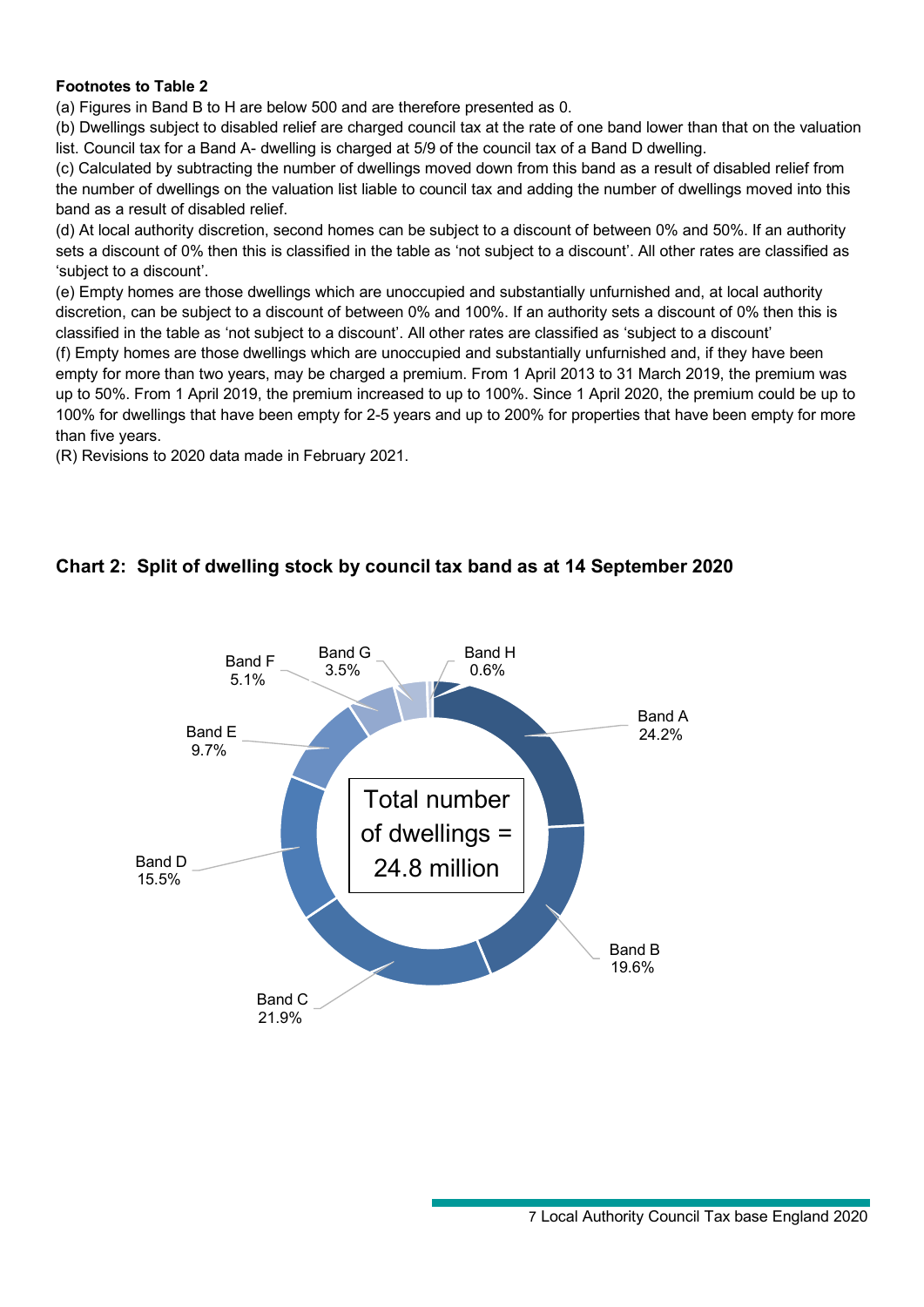# <span id="page-7-0"></span>Empty and second homes

### Empty homes for the purposes of council tax

Empty homes are dwellings which are unoccupied and substantially unfurnished. At local authority discretion, empty homes can be subject to a discount of between 0% and 100%. If they have been empty for more than two years, they may be charged a premium, which is in addition to the full amount of council tax due. From 1 April 2013 to the 31 March 2019, the premium was up to 50%. From 1 April 2019, the premium increased to up to 100%. From 1 April 2020, the premium could be up to 100% for dwellings that have been empty for between 2 to 5 years and up to 200% for dwellings that have been empty for more than five years.

In 2020, 300 out of 314 authorities reported they were charging the premium on some of their empty dwellings. This was the first year where authorities have been asked to report the premium based on the length of time the dwelling had been empty, so some caution should be taken when interpreting the split of data. 247 authorities reported premiums for dwellings that have been empty for 2 to 5 years and 5 years and over. 53 authorities did not reported figures split between the two categories. In these cases, we have used the figures as reported.

**Table 3** provides figures for the total number of dwellings in England classed as empty for council tax purposes since 2016 with details of the levels of discounts and premiums applied.

- The total number of empty dwellings as at 14 September 2020 was 479,000 a decrease of 3,600 or 0.7% on the previous year.
- Of these, only 53,000 empty dwellings were subject to a discount, with 28,000 dwellings receiving a 100% discount.
- 69,000 empty dwellings were liable to pay a premium. 70.9% of dwellings being charged a premium have been empty for 2-5 years. 29.1% of dwellings have been empty for over 5 years.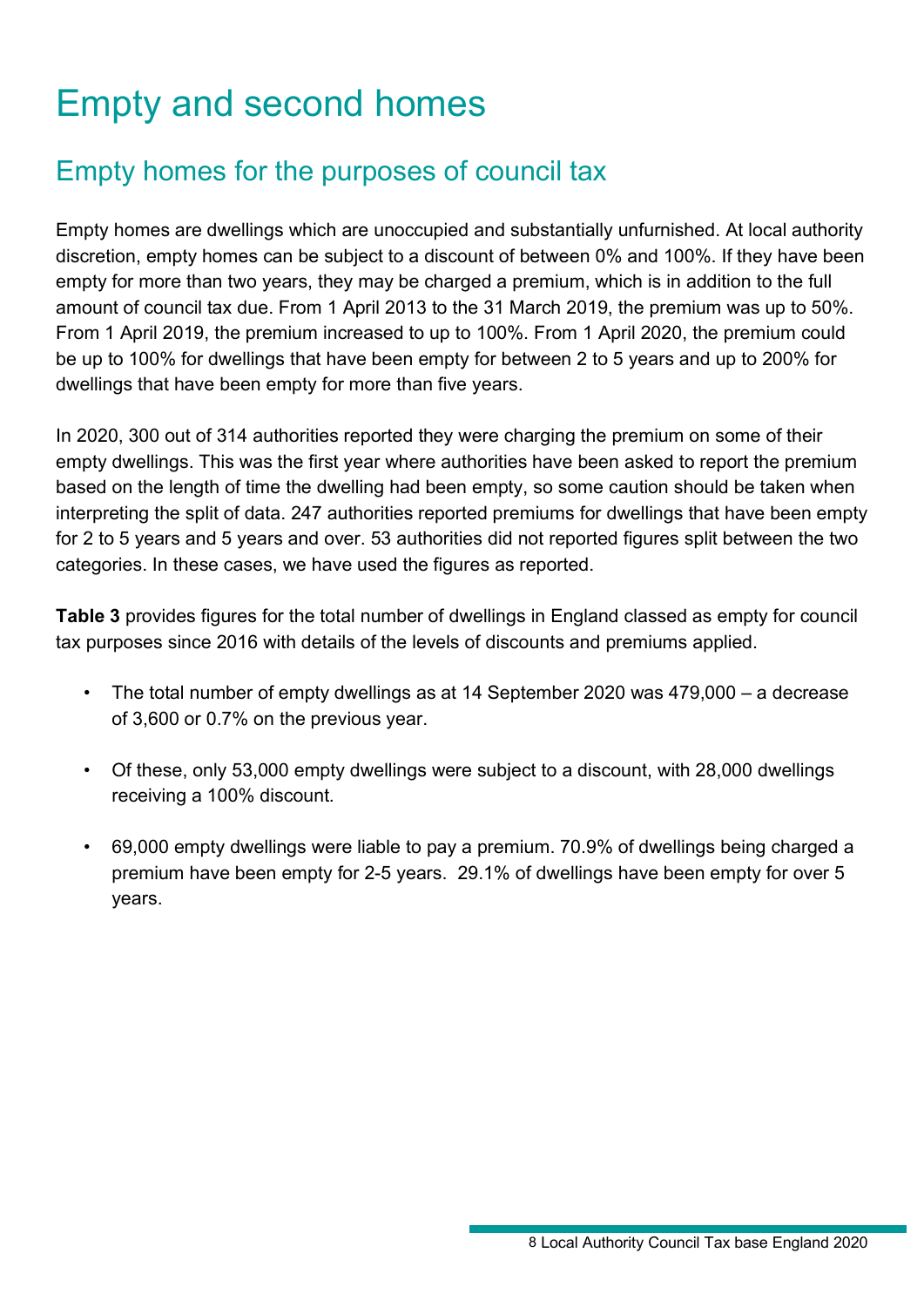|                                                                                     | 2016     | 2017    | 2018     | 2019     |     | 2020    |     |
|-------------------------------------------------------------------------------------|----------|---------|----------|----------|-----|---------|-----|
| Number of dwellings classed as empty not subject to a discount or premium           | 290,356  | 314,313 | 338,293  | 355,810  | (R) | 357,351 | (R) |
| Number of dwellings classed as empty subject to a discount                          | 93,398   | 79,347  | 72,206   | 64,156   | (R) | 52,784  |     |
| of which:                                                                           |          |         |          |          |     |         |     |
| - 5% discount                                                                       | 624      | 0       | 0        | 0        |     | 0       |     |
| - 10% discount                                                                      | 4,193    | 3,020   | 2,298    | 1,437    |     | 830     |     |
| - 20% discount                                                                      | 467      | 471     | 563      | 502      |     | 384     |     |
| - 25% discount                                                                      | 21,636   | 20,276  | 16,990   | 15,772   |     | 13,018  |     |
| - 30% discount                                                                      | 24       | 34      | 16       | 0        |     | 0       |     |
| - 40% discount                                                                      | 1.125    | 1,230   | 997      | 943      |     | 663     |     |
| - 50% discount                                                                      | 18,546   | 14,268  | 12,823   | 11,923   |     | 9,049   |     |
| - 75% discount                                                                      | 1,810    | 735     | 815      | 690      |     | 779     |     |
| - 100% discount                                                                     | 44,973   | 39,313  | 37,704   | 32,889   | (R) | 28,061  |     |
| Number of dwellings classed as empty subject to a premium (b) (c)                   | 59,443   | 60,898  | 62,419   | 62,939   | (R) | 69,201  |     |
| of which:                                                                           |          |         |          |          |     |         |     |
| - 10% premium                                                                       | 282      | 139     | 473      | 0        |     | 0       |     |
| - 25% premium                                                                       | 258      | 245     | 228      | 0        |     | 0       |     |
| - 50% premium                                                                       | 58,903   | 60,514  | 61,718   | 15,001   |     | 6,658   |     |
| - 100% premium                                                                      | $\cdots$ |         | $\cdots$ | 47,938   | (R) | 44,369  | (R) |
| - 150% premium                                                                      |          | .       |          | $\cdots$ |     | 277     |     |
| - 200% premium                                                                      |          |         |          |          |     | 17,897  | (R) |
| Of which $(c)(d)$ :                                                                 |          |         |          |          |     |         |     |
| Number of dwellings classed as empty (2-5 years) subject to a premium               | $\cdots$ |         | $\cdots$ |          |     | 49,037  |     |
| of which:                                                                           |          |         |          |          |     |         |     |
| - 50% premium                                                                       | $\cdots$ |         | $\cdots$ | .        |     | 6,327   |     |
| - 100% premium                                                                      |          |         | $\cdots$ |          |     | 42,710  |     |
| Number of dwellings class as empty (over 5 years) subject to a premium<br>of which: | $\cdots$ |         | $\cdots$ |          |     | 20,164  |     |
| - 50% premium                                                                       |          |         |          |          |     | 331     |     |
| - 100% premium                                                                      |          | .       |          |          |     | 1,659   | (R) |
| - 150% premium                                                                      |          |         |          |          |     | 277     |     |
| - 200% premium                                                                      |          |         |          |          |     | 17,897  | (R) |
|                                                                                     |          |         |          |          |     |         |     |
| Total number of dwellings classed as empty                                          | 443,197  | 454,558 | 472,918  | 482,905  | (R) | 479,336 | (R) |

**Table 3: Number of dwellings classed as empty for the purposes of council tax by level of discount and premium awarded 2016-2020 (a)**

*Footnotes on following page*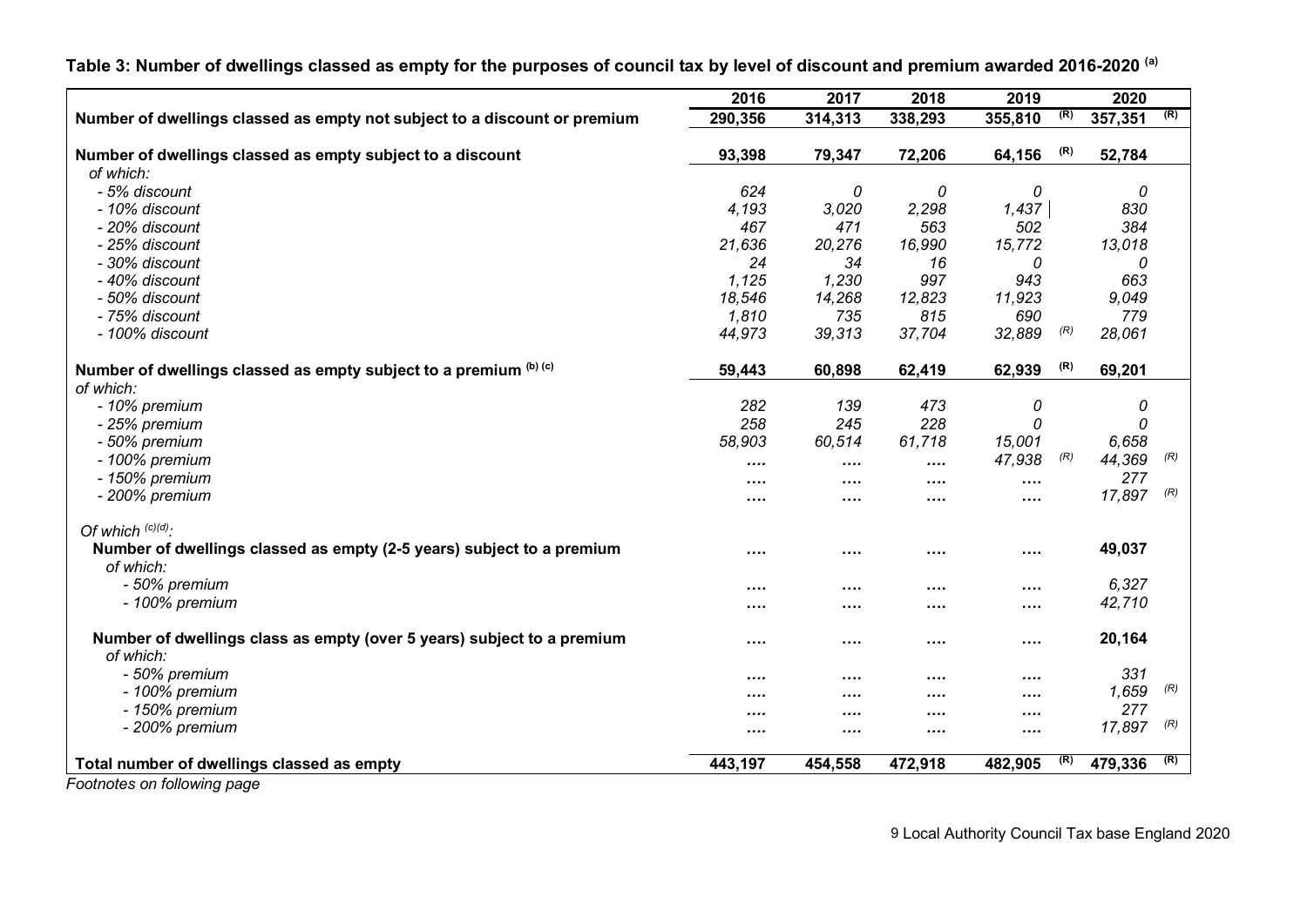#### **Footnote for Table 3**

(a) Since 1 April 2013, local authorities in England have been able to apply council tax discounts of between 0% and 100% for empty dwellings or charge a premium on top of the normal council tax.

(b) Not all authorities charge a premium. 300 authorities reported charging a premium in 2020.

(c) Between 1 April 2013 and 31 March 2019, authorities were able to charge a premium of up to 50% for dwellings that had been empty for more than two years. From 1 April 2019, the premium increased to up to 100%. From 1 April 2020, local authorities have been able to charge a premium of up to 100% for dwellings that have been empty for between 2 and 5 years and up to 200% for dwellings that have been empty for over five years. Data has therefore only been collected for the split between 2 to 5 years and 5 years and over since 2020.

(d) Some authorities have not reported figures split between the 2-5 years and 5 years over category. In these cases, we have used the figures as reported.

(R) Revisions to 2019 data made in November 2020.

(R) Revisions to 2020 data made in February 2021.

#### Second homes for the purposes of council tax

Since 1 April 2013, local authorities in England have had the choice to apply council tax discounts of between 0% and 50% for second homes.

**Table 4** provides figures for the total number of dwellings in England classed as second homes for the purposes of council tax since 2016 with details of the levels of discount applied.

- There were 263,000 dwellings recorded as second home for the purposes of council tax as at 14 September 2020 which is an increase of 10,000 (or 4.1%) on 2019.
- Of these, 253,000 were not subject to a discount an increase of 13,000 (or 5.3%) on 2019.
- Of the 10,000 second homes subject to a discount, 50.2% received a 10% discount and 26.1% received a 50% discount.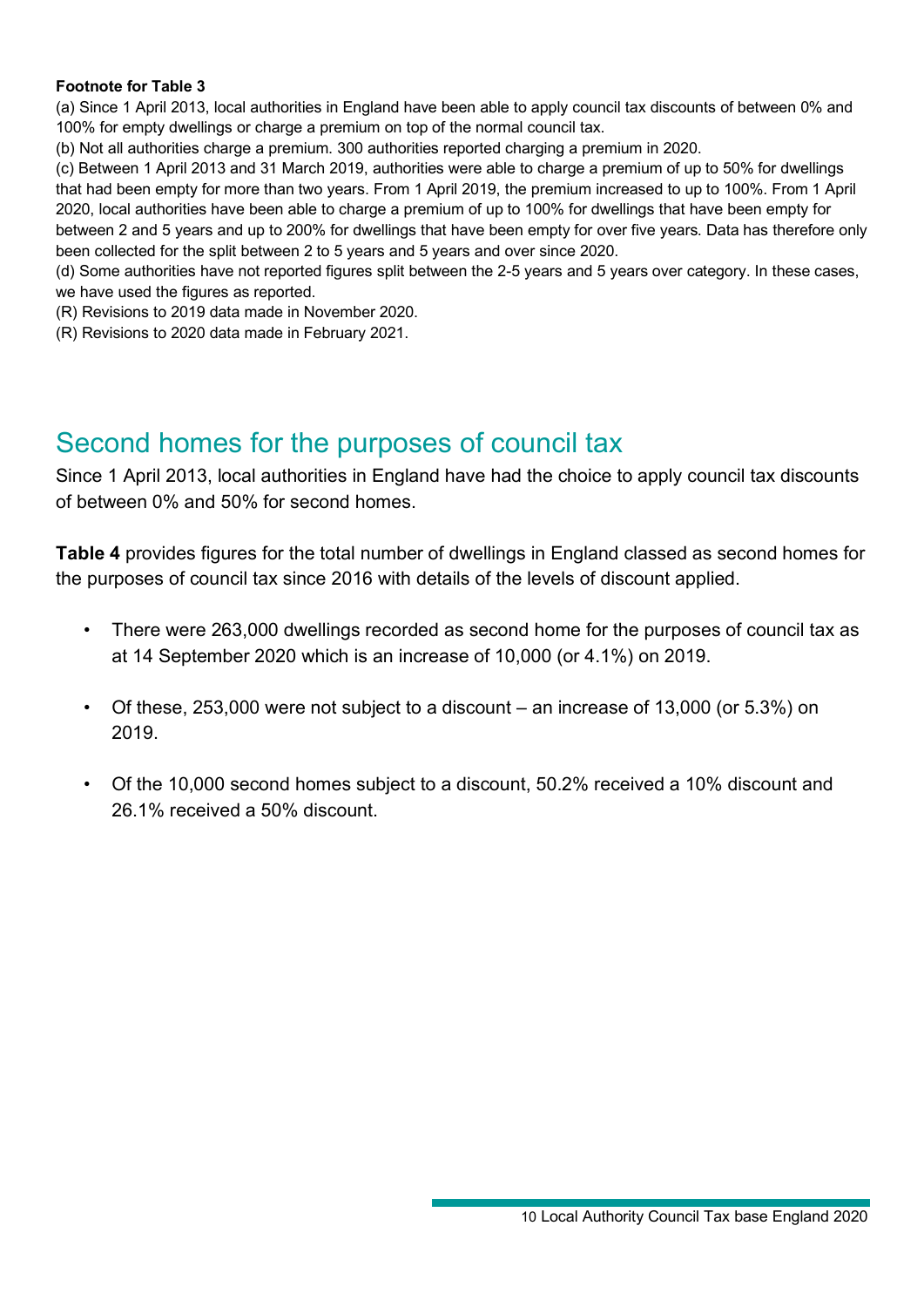#### **Table 4: Number of dwellings classed as second homes for the purposes of council tax by level of discount 2016-2020**

|                                                                                      | 2016    | 2017    | 2018    | 2019    |     | 2020    |
|--------------------------------------------------------------------------------------|---------|---------|---------|---------|-----|---------|
| Number of second homes not subject to a discount                                     | 224,799 | 229,631 | 236,936 | 239,835 | (R) | 252,550 |
| Number of second homes subject to a discount                                         | 21,741  | 19,116  | 14,718  | 12,795  |     | 10,403  |
| of which:                                                                            |         |         |         |         |     |         |
| - 5% discount                                                                        | 8,563   | 7,195   | 2,934   | 2,364   |     | 1,971   |
| - 10% discount                                                                       | 5,785   | 7,480   | 8,091   | 5,752   |     | 5,221   |
| - 20% discount                                                                       | 1,071   | 286     | 281     | 0       |     | 0       |
| - 25% discount                                                                       |         |         |         | 319     |     | 258     |
| - 30% discount                                                                       | 141     | 96      | 79      | 76      |     | 0       |
| - 35% discount                                                                       |         |         |         | 251     |     | 234     |
| - 50% discount                                                                       | 6,181   | 4,059   | 3,333   | 4,033   |     | 2,719   |
| Total number of dwellings classed as second homes<br>for the purposes of council tax | 246,540 | 248,747 | 251,654 | 252,630 | (R) | 262,953 |

(a) Second homes can be subject to a discount of between 0% and 50% at local authority discretion. (R) Revisions to 2019 data made in November 2020.

### <span id="page-10-0"></span>Exemptions from council tax

There are 21 types (class) of exemption from council tax in 2020. These include dwellings left empty by deceased persons and dwellings which are occupied only by students, foreign spouses of students, or school and college leavers. Line 2 in both **Table 1** & **Table 2** showed the total number of dwellings that are exempt from council tax. **Table 5** provides details of these exemptions from council tax split by class of exemption, for 2011 to 2020, along with details of each class of exemption as a percentage of the total number of exemptions for 2020. The table also contains definitions of the council tax exemption classes. **Table 5** is available on-line at: <https://www.gov.uk/government/statistics/council-taxbase-2020-in-england>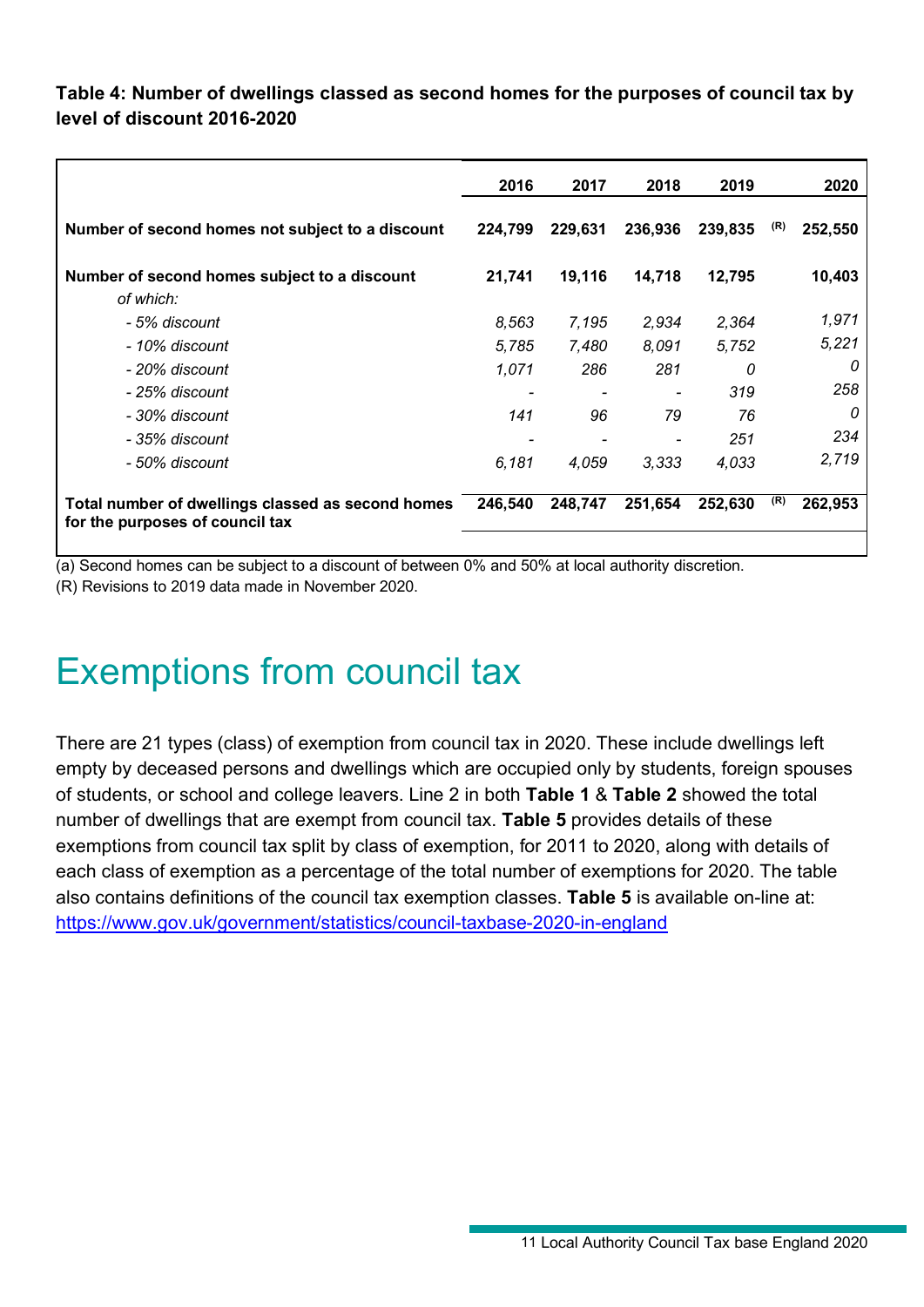# <span id="page-11-0"></span>Accompanying tables and open data

### Symbols used

- $\ldots$  = not available
- $0 =$  zero or negligible
- = not relevant
- $|| =$  discontinuity

**Rounding** Where figures have been rounded, there may be a slight discrepancy between the total and the sum of constituent parts.

### **Tables**

Accompanying tables are available to download alongside this release. These include Tables 1 to 5 and data for individual local authorities.

These tables can be accessed at [https://www.gov.uk/government/collections/council-taxbase](https://www.gov.uk/government/collections/council-taxbase-statistics)[statistics](https://www.gov.uk/government/collections/council-taxbase-statistics)

# <span id="page-11-1"></span>Technical Notes

Please see the accompanying technical notes document for further details. This can be found at <https://www.gov.uk/government/collections/council-taxbase-statistics>

Information on Official Statistics is available via the UK Statistics Authority website: <https://www.statisticsauthority.gov.uk/>

Information about statistics at MHCLG is available via the Department's website: [www.gov.uk/government/organisations/department-for-communities-and-local-govern](http://www.gov.uk/government/organisations/department-for-communities-and-local-government/about/statistics)[ment/about/statistics](http://www.gov.uk/government/organisations/department-for-communities-and-local-government/about/statistics)